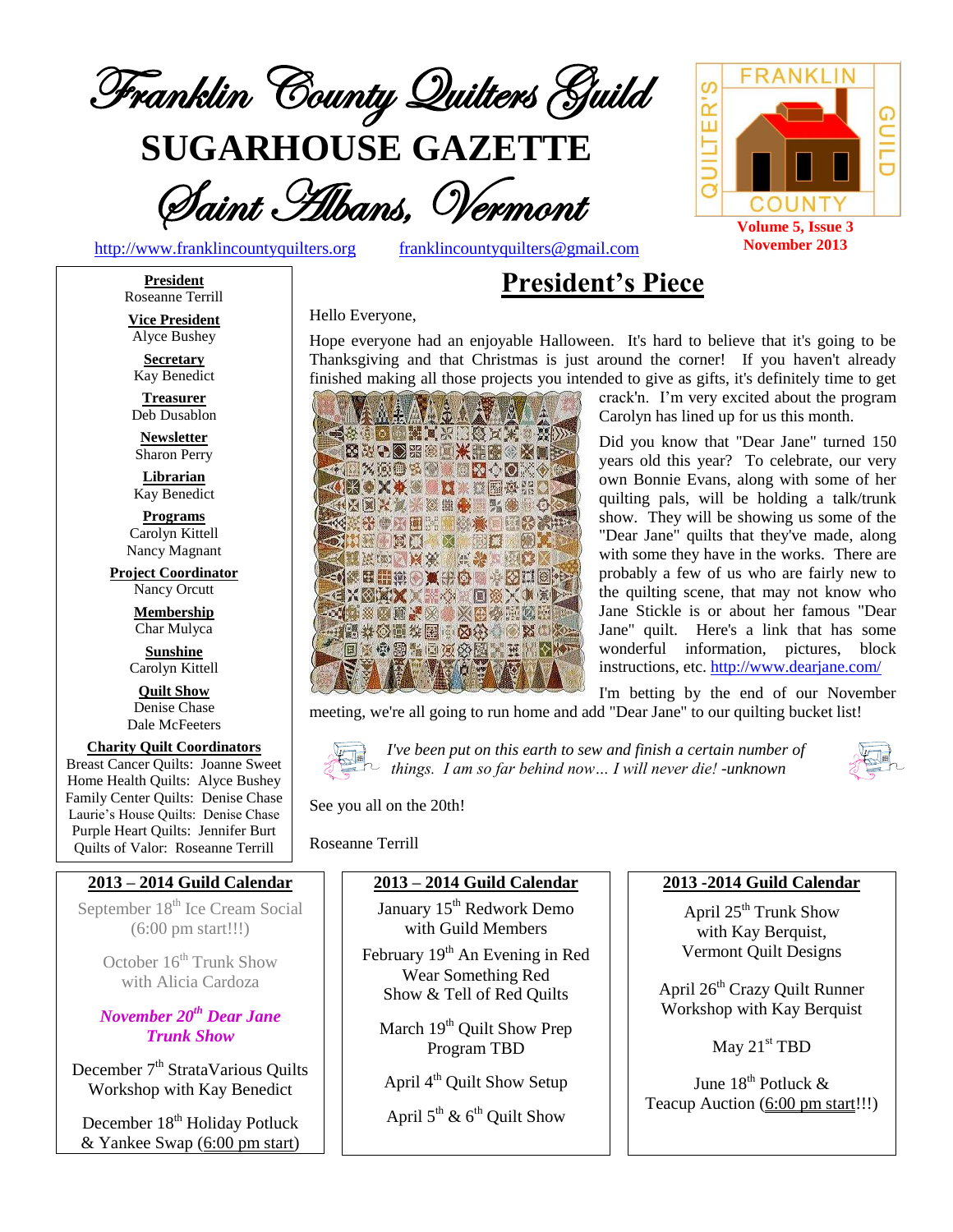## **FRANKLIN COUNTY QUILTERS GUILD Minutes of October 16, 2013**

Present: Total attended 59, including three guests Ilamae Lund, Alicia Cardoza and Shelley Hitchcock

Meeting called to order at 7:00 p.m. by Roseanne Terrill, President

**Secretary's Report** for September meeting: Motion to accept by Joanne Sweet, seconded by Carolyn Kittell

**Treasurer's Report** for September: Motion to accept by Nancy Orcutt, seconded by Linda Nadeau **Old Business**

- Membership: Char handed out membership cards for 2013-14.
	- Take your card with you to Joann's if you want to get their 10% discount card.
	- Yankee Pride also gives a discount to guild members.
- November Meeting
	- Linda Pearl is unable to do a trunk show and workshop as previously announced.
	- The monthly meeting is now scheduled for Wednesday, November 20 at 7pm.
	- A free workshop and mini-retreat will be held at Church of the Rock on Saturday, December 7 from 9:30am to 3pm. Kay Benedict will teach a class on block construction for the Hop City quilt from **StrataVarious Quilts**. Lunch will be potluck. Contact Carolyn Kittell to sign up.
- Quilt Show
	- Christy Mulyca volunteered to do the narration for the Channel 15 video. CDs of previous shows can be ordered from Ch. 15 for \$15 each.
	- Sharon Perry volunteered to be in charge of demos at the show.
	- The quilt appraiser was a huge success last year. We will invite her again this year.
	- Items are needed for the Silent Auction. It was suggested that we consider organizing it like a teacup auction.
	- Four quilts have been registered so far for the show.
	- A brief quilt show committee meeting will be held immediately following the November guild meeting.

**Program:** Guest speaker Alicia Cardoza made a presentation on Sue Pelland Designs, the Leaves Galore Ruler, and the new book, **Rotary Cut Appliqué**. Both Alicia and her friend Shelley Hitchcock showed some of their quilts.

## **New Business**

Mixer - One person from each table was asked to move to a different table and introduce herself.

## **Block of the Month**

- A lot of blocks were submitted for the drawing. Margaret Miller was the winner of all the blocks.
- For the November block, color  $#1 =$  black, color  $#2 = \text{cream}, \text{ color } #3 = \text{gold}.$  Instructions from Quilter's Cache were distributed.

## **Library**

- We now have more than 100 books in our guild library.
- Two books donated by guest Ilamae Lund were shown to the guild.

**T3 (Tips, Tricks and Techniques):** Eight members shared a variety of tips for fabric organization/storage and for ways to use scraps.

## **Other New Business**

- Sew Many Treasures is closing Friday, October 25. Deep discounts are being given.
- Knits & Bolts is also closing. 30% off until the end of the month.

## **Monthly Drawings**

- Door Prize: Marge Taylor
- Charity Quilts: Elaine Magnan

## **Show and Tell**

**Next meeting** - Wednesday, November 20, 2013 at 7pm. Program: "Dear Jane" Quilt 150th anniversary, Bonnie Evans and any other "Janiacs" in the guild - Bring your Dear Jane blocks or quilts!

Meeting adjourned at 8:30 p.m.

Minutes submitted by Kay Benedict, Secretary

# *Hunting Season is…*



*Quilting Season!!!*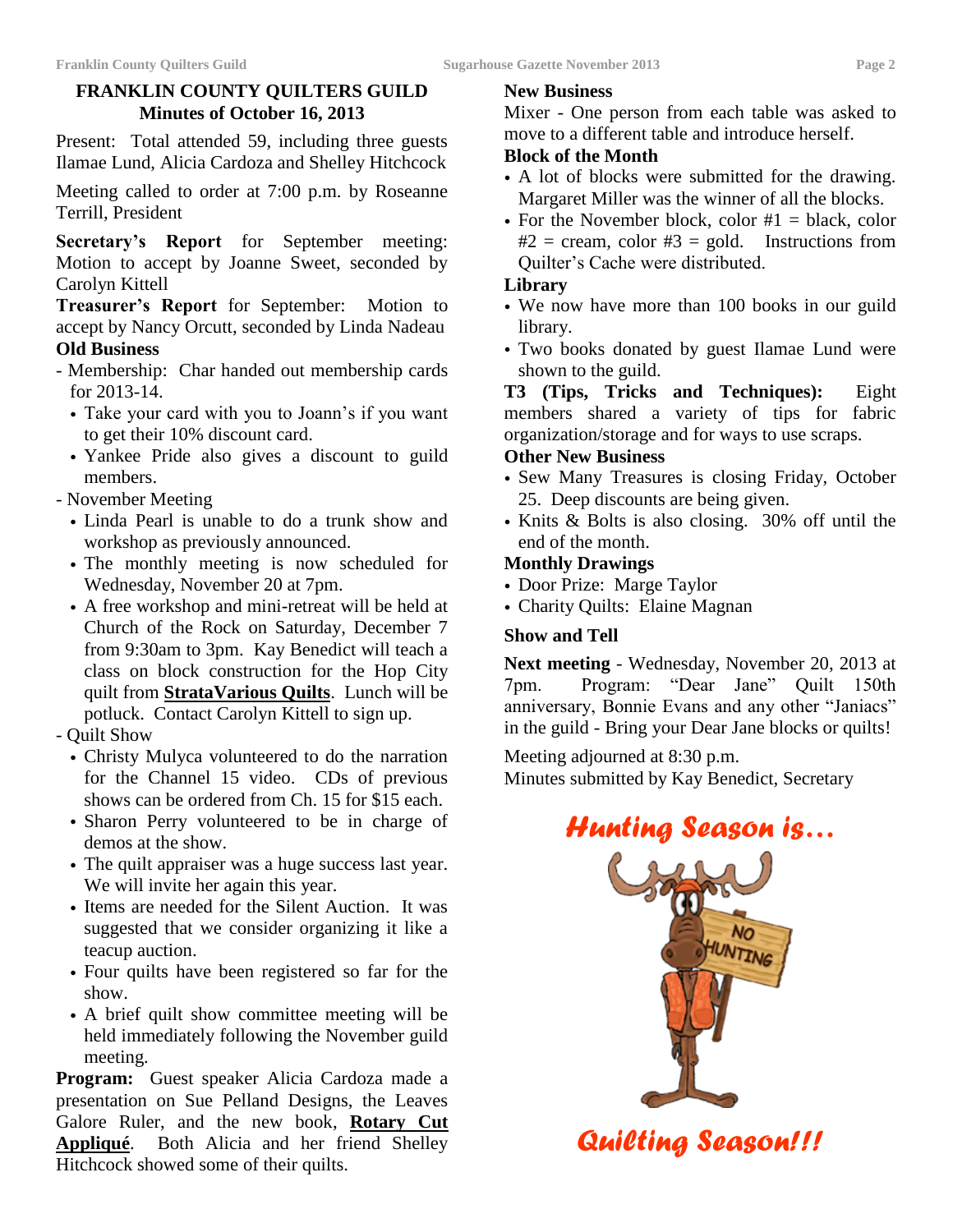## **TREASURER'S REPORT FOR NOVEMBER 2013**

## **FRANKLIN COUNTY QUILTERS GUILD Treasurer's Report -- November 20, 2013**

| <b>Opening Balance</b>                                                                                                                                                                                   |                              |                    |                                                                  | \$5,668.24 |
|----------------------------------------------------------------------------------------------------------------------------------------------------------------------------------------------------------|------------------------------|--------------------|------------------------------------------------------------------|------------|
| <b>Funds collected</b><br>Membership                                                                                                                                                                     |                              |                    | \$225.00                                                         |            |
|                                                                                                                                                                                                          | <b>Funds Collected Total</b> |                    | \$225.00                                                         |            |
|                                                                                                                                                                                                          |                              | Sub-Total          |                                                                  | \$5,893.24 |
| Funds paid out<br>Church of the Rock, Nov rent<br>Gerald Perry, Room set-up for Nov<br>Alicia Cardoza, Trunk show<br>Diane Forey, Raffle ticket printing<br>Char Mulyca, Membership & name tags printing | <b>Funds Paid Out Total</b>  |                    | \$35.00<br>\$25.00<br>\$100.00<br>\$72.16<br>\$88.12<br>\$320.28 |            |
|                                                                                                                                                                                                          |                              | <b>Grand Total</b> |                                                                  | \$5,572.96 |
| 2013 YTD Collections: \$8524.13                                                                                                                                                                          |                              |                    |                                                                  |            |

Respectfully submitted, Deborah L. Dusablon, Treasurer 11/20/13



*Happy Thanksgiving* 

*Thanksgiving dinners take eighteen hours to prepare. They are consumed in twelve minutes. Half-times take twelve minutes. This is not coincidence. ~Erma Bombeck*

*Deadline for articles for the next newsletter:*

**Wednesday, November 27th, 2013**

Please email articles to Sharon Perry, [vtquilter@gmail.com,](mailto:vtquilter@gmail.com) or mail to PO Box 517, Montgomery Center VT 05471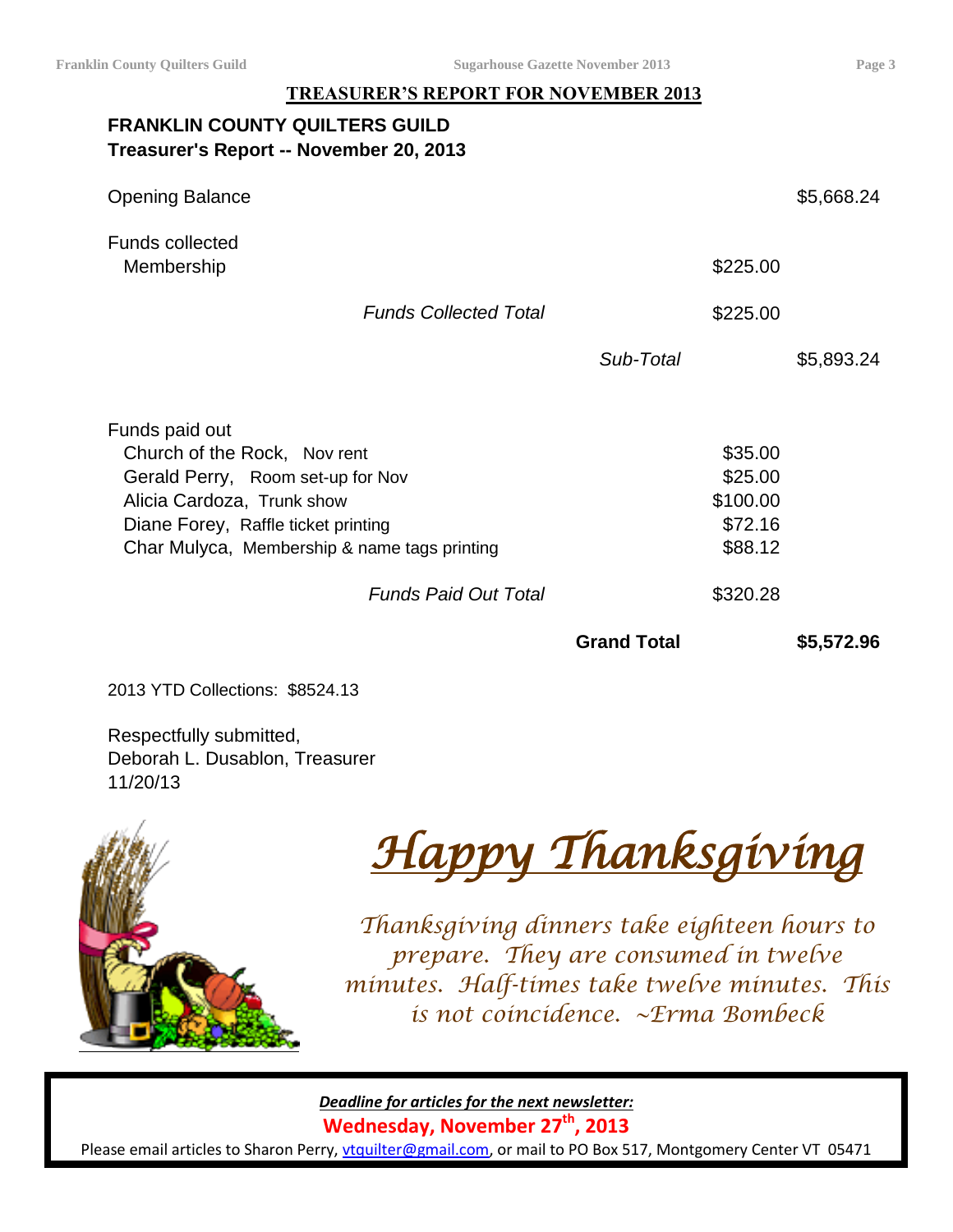### **NOVEMBER MEETING TO FEATURE DEAR JANE QUILTS**

For the November meeting, Bonnie Evans is organizing a trunk show of Dear Jane quilts completed by FCQG members. Brenda Papadakis, author of the books **Dear Jane** and **Dear Hannah**, visited the guild in the Spring of 2001. She conducted a lecture and workshop on the Jane A. Stickle quilt which is housed at the Bennington Museum in Vermont. Brenda created a number of "Janiacs" in the guild with her visit, and many members went on to complete their own Dear Jane quilt as a result.

Bonnie has been busy organizing a trunk show featuring those FCQG members. As part of the program, guild members, who have made Dear Jane blocks or a quilt composed of Dear Jane blocks, are encouraged to bring them to the November meeting and show them as part of the November meeting. You can read more about Brenda Papadakis at her website<http://www.dearjane.com/>

### **SUPPLY LIST FOR MINI-RETREAT/WORKSHOP IN DECEMBER**

In the workshop, we will be constructing a pieced block. (In Barbara Persing and Mary Hoover's book **StrataVarious Quilts**, it is the "large block" for the Hop City quilt.)

You will need a variety of light, medium, and dark fabrics - about a dozen or so of each value. Fat quarters are suggested (and would be easiest to work with for this technique), but I have also used jelly roll strips and yardage from my stash. If you plan to make the complete quilt (48" x 52") as shown in the book, Persing and Hoover suggest 14 fat quarters in a light value, 12 fat quarters in a medium value, and 10 fat quarters in a dark value.

Bring your sewing machine and usual cutting and sewing supplies. Be sure your rotary cutter has a sharp blade (you'll be cutting through lots of seams). If you already have a rotating mat, especially one at least 13" square, bring it. We'll also be using square rulers in 3 different sizes. Rulers required for the complete quilt are 4 1/2", 8 1/2", and 12 1/2" square, but you can also use 3 1/2", 6 1/2" and 9 1/2" square rulers, as I did, to make a sample block. PLEASE DON'T FEEL YOU MUST PURCHASE SUPPLIES FOR THIS WORKSHOP! You're more than welcome to borrow mine in order to try the technique.

I'm hoping to bring samples of other ways this strata technique can be used. At any rate, I think Carolyn has a fun workshop and mini-retreat planned for us!

This mini-retreat/class is FREE! However, attendance is **limited to 25** and will be first come, first serve. This is a fantastic opportunity for seasoned members and new members to gather, learn, sew and just have fun. Carolyn Kittell reports there are still spaces left in the workshop! If you'd like to sign up, email her at [ckittell@franklinvt.net](mailto:ckittell@franklinvt.net) or see her at the November meeting.

## **QUILT TIPS**

- To make sure that the label you add to your quilt cannot be removed, stitch to the back of the quilt before the quilting is completed and quilt through the label.

- Don't fold quilts in half and then in quarters--the dent in the middle shows quickly. Fold it in thirds horizontally and then vertically. There is less wrinkling if the pieced side is out.

- For greater accuracy when joining blocks with matching points, try basting the blocks before sewing. Check for accuracy. If all points are matching, sew again using a regular stitch. If points don't match, remove the basting and try, try again!

- Photo albums with 5"x7" clear drop into pages are great for storing "Dear Jane" blocks till you have them all made.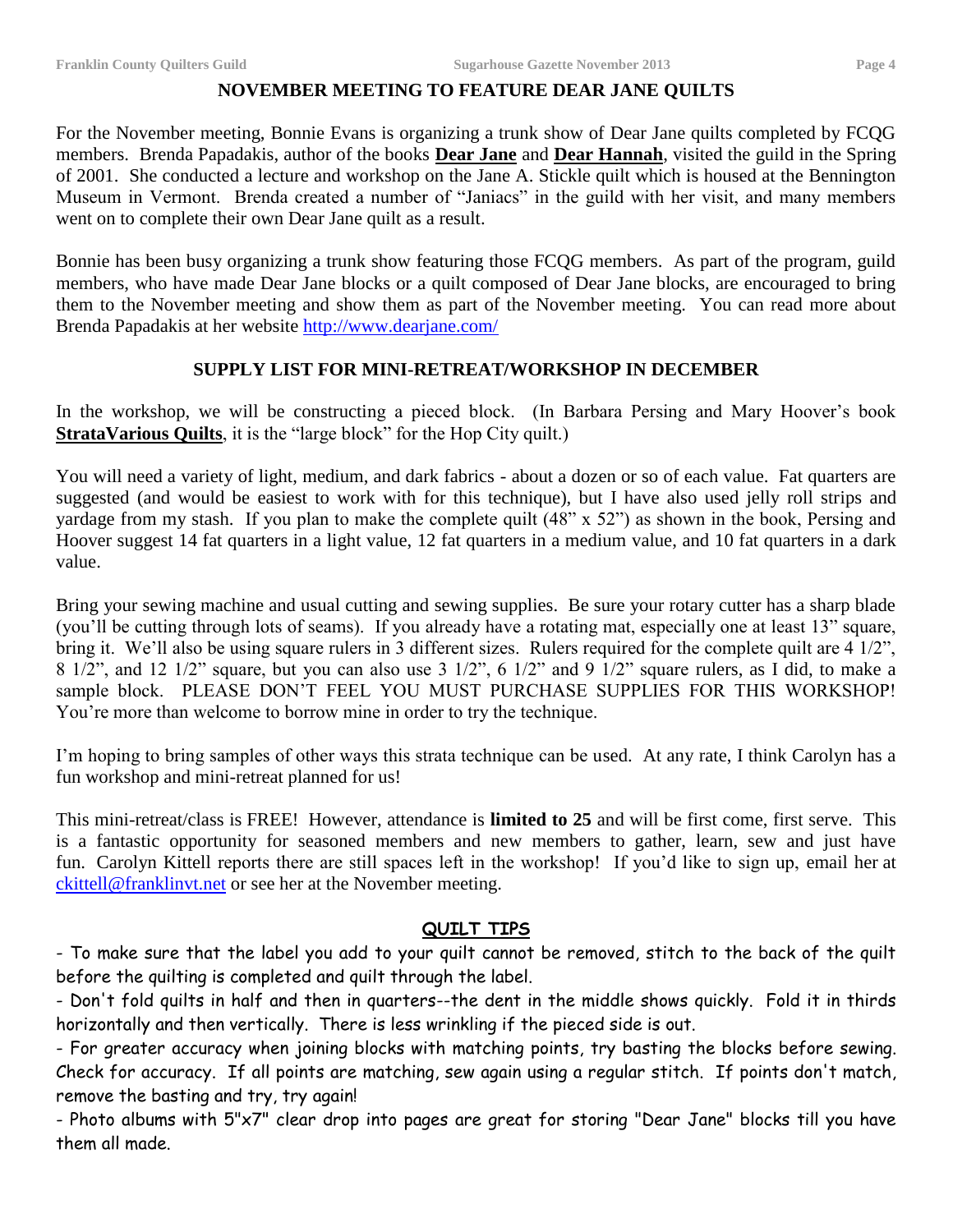## **NOVEMBER 2013 BLOCK OF THE MONTH PATTERN: CALICO PUZZLE**



## **Pattern from www.quilterscache.com Use black for Color 1, cream for Color 2, and gold for Color 3.** If you have any questions, call Carol Stanley 849-2949.

# **Click the link below for the Calico Puzzle block pattern**

**<http://www.quilterscache.com/C/CalicoPuzzleBlock.html>**

Don't forget to continue to Page 2 of the instructions; the link to Page 2 is at the bottom of the page.

## **MEMBERSHIP DUES STILL PAYABLE AT NEXT GUILD MEETING**

If you haven't paid your membership dues, it's not too late. If you need to pay your dues, please see Char Mulyca, FCQG's Membership Chair, at the guild meeting. Dues are still \$15 for the year. If you prefer, you can mail a completed membership form below, along with a check for \$15 payable to FCQG, to Char Mulyca, 1382 Pleasant View Road, Richford, VT 05476. If you have any questions for Char email her at [ctcquilts@yahoo.com](mailto:ctcquilts@yahoo.com) or call her at 848-9072. The membership form can be found on Page 7 in the September Sugarhouse Gazette at this link: <http://www.franklincountyquilters.org/FCQGNews/fcqgnews0913.pdf>

## **ON THE WEB…PATTERNS FOR NOVEMBER**

**DRESDEN TURKEY:<http://quiltingtutorials.com/all/dresden-turkey-quilting-tutorial/>**

**QUICK THANKSGIVING TABLE RUNNER: <http://www.gwennypenny.com/2010/11/quick-thanksgiving-table-runner.html>**

**WOOL TURKEY APPLIQUÉ: <http://weefolkart.com/content/thanksgiving-turkey-applique-block>**

**BOUNTIFUL HARVEST QUILT: <http://www.debbiemumm.com/Projects/Quilting/2006/11/>**

**TURKEY TABLE RUNNER:**

**[https://docs.google.com/viewer?a=v&q=cache:T-](https://docs.google.com/viewer?a=v&q=cache:T-FPUde_Dq0J:www.quiltinaday.com/freepattern/patterns/TurkeyFlyer.pdf+&hl=en&gl=us&pid=bl&srcid=ADGEESjplgl4UsaXCf9s5ES8A56QaVxWNrH2YoIkOGdvZDKF0MEl3rW93JulF0qCvxiGG-zjdoV-gXgHHr5r8vFcRUjWITn6NvEV6ITuCidQUpsh4f6mfQMvjZbvwWzhThgi119Ynl-6&sig=AHIEtbSkJUjoISeEz0INZCQyvM1-cYU7fg)**

**[FPUde\\_Dq0J:www.quiltinaday.com/freepattern/patterns/TurkeyFlyer.pdf+&hl=en&gl=us&pid=bl&srcid=ADGEESjplgl4UsaXCf9s5ES8A](https://docs.google.com/viewer?a=v&q=cache:T-FPUde_Dq0J:www.quiltinaday.com/freepattern/patterns/TurkeyFlyer.pdf+&hl=en&gl=us&pid=bl&srcid=ADGEESjplgl4UsaXCf9s5ES8A56QaVxWNrH2YoIkOGdvZDKF0MEl3rW93JulF0qCvxiGG-zjdoV-gXgHHr5r8vFcRUjWITn6NvEV6ITuCidQUpsh4f6mfQMvjZbvwWzhThgi119Ynl-6&sig=AHIEtbSkJUjoISeEz0INZCQyvM1-cYU7fg) [56QaVxWNrH2YoIkOGdvZDKF0MEl3rW93JulF0qCvxiGG-zjdoV-](https://docs.google.com/viewer?a=v&q=cache:T-FPUde_Dq0J:www.quiltinaday.com/freepattern/patterns/TurkeyFlyer.pdf+&hl=en&gl=us&pid=bl&srcid=ADGEESjplgl4UsaXCf9s5ES8A56QaVxWNrH2YoIkOGdvZDKF0MEl3rW93JulF0qCvxiGG-zjdoV-gXgHHr5r8vFcRUjWITn6NvEV6ITuCidQUpsh4f6mfQMvjZbvwWzhThgi119Ynl-6&sig=AHIEtbSkJUjoISeEz0INZCQyvM1-cYU7fg)**

**[gXgHHr5r8vFcRUjWITn6NvEV6ITuCidQUpsh4f6mfQMvjZbvwWzhThgi119Ynl-6&sig=AHIEtbSkJUjoISeEz0INZCQyvM1-cYU7fg](https://docs.google.com/viewer?a=v&q=cache:T-FPUde_Dq0J:www.quiltinaday.com/freepattern/patterns/TurkeyFlyer.pdf+&hl=en&gl=us&pid=bl&srcid=ADGEESjplgl4UsaXCf9s5ES8A56QaVxWNrH2YoIkOGdvZDKF0MEl3rW93JulF0qCvxiGG-zjdoV-gXgHHr5r8vFcRUjWITn6NvEV6ITuCidQUpsh4f6mfQMvjZbvwWzhThgi119Ynl-6&sig=AHIEtbSkJUjoISeEz0INZCQyvM1-cYU7fg)**

## **FEATURED ONLINE TUTORIAL: THE JACOB'S LADDER REMIX QUILT From Missouri Star Quilt Company**

**[http://www.youtube.com/watch?v=Dp1kbVut\\_1s&feature=c4](http://www.youtube.com/watch?v=Dp1kbVut_1s&feature=c4-overview&list=UUWnhR7raxVFDHmDXqCIzuAw) [overview&list=UUWnhR7raxVFDHmDXqCIzuAw](http://www.youtube.com/watch?v=Dp1kbVut_1s&feature=c4-overview&list=UUWnhR7raxVFDHmDXqCIzuAw)**

## **MORE QUILT TIPS**

- To make sure that the label you add to your quilt cannot be removed, stitch to the back of the quilt before the quilting is completed and quilt through the label.

- Use old type metal shower curtain rings to hold together your quilting stencils. You can access any single one without removing the others!

- The small hangers that come with socks are ideal for hanging strips or binding. Just hang them close to your sewing machine and they are ready to use.

- When using plastic templates for marking quilts, use double stick tape on the back to secure the template while tracing the pattern. This works great with large templates as well as small.

- Use a square tissue box for cut threads and small snippets. Place it next to your sewing machine; when full, throw it away or empty and reuse.

- Keep an extension cord in your traveling sewing machine case. You never know if you'll need one when you go to a class or to a friend's house to sew.